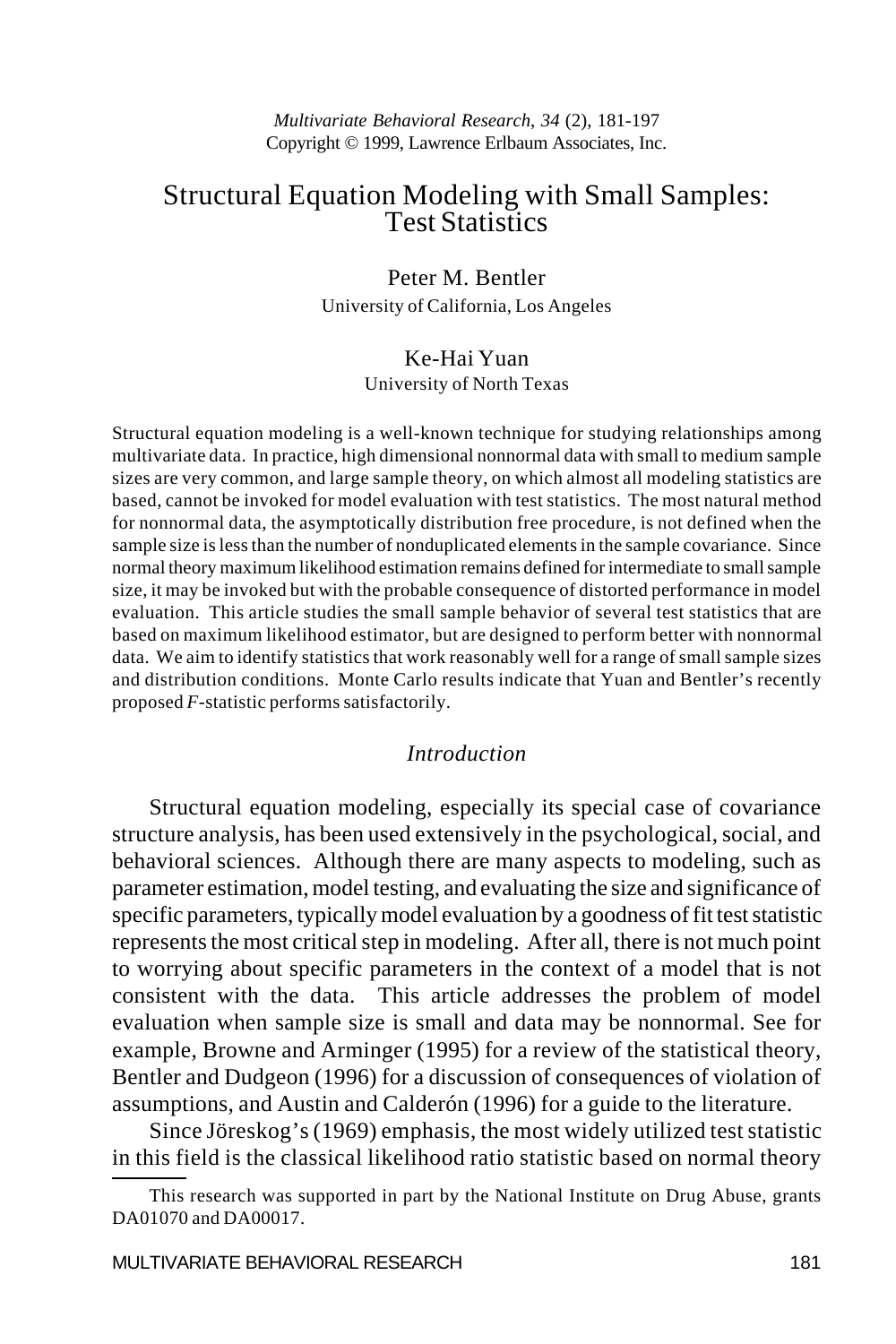maximum likelihood (ML) estimation. An advantage of ML is that it can be applied even when sample size is quite small, perhaps only slightly larger than the number of variables in the analysis, but an important disadvantage is that it can yield quite distorted conclusions about model adequacy under violation of the requisite assumption of multivariate normality. In fact, psychological data often are nonnormal. For example, Micceri (1989, p. 156) reported that "An investigation of the distributional characteristics of 440 large-sample achievement and psychometric measures found all to be significantly nonnormal at the alpha .01 significance level. Several classes of contamination were found...the underlying tenets of normality-assuming statistics appear fallacious for these commonly used types of data." This means that an alternative method that does not invoke the normality assumption would be ideal. The most elegant such method is the asymptotically distribution free (ADF) method and its associated test statistic (Browne, 1984). Unfortunately, this classic method needs medium to large sample sizes to get stable estimators, and unreasonably large sample sizes to make the ADF test statistic behave as a nominal chi-square variate. See Hu, Bentler, and Kano (1992), Muthén and Kaplan (1992), and Curran, West, and Finch (1996) for details. Although Yuan and Bentler (1997a) developed a finite sample correction to the ADF statistic that permits ADF testing in intermediate sample sizes, it too is limited by a fundamental lower-bound sample size required by this test. When sample size is less than the number of nonduplicated elements in the sample covariance matrix, both Browne's ADF procedure and the Yuan-Bentler modification cannot be performed at all since a critical weight matrix that must be inverted necessarily is singular. This means that an appropriate procedure for sample sizes smaller than this critical value will require the use of other methods.

The potentially most promising procedure for this situation is a relatively unknown residual-based test procedure developed by Browne (1984). It can be applied to any consistent estimators including the ML estimator, even when data are not normally distributed. Under its theoretical conditions, it remains asymptotically chi-square distributed. However, Yuan and Bentler (1998) showed that the residual-based ADF statistic, like the classical ADF statistic, requires a very large sample size to give reliable inference. An alternative methodology is the rescaled statistic of Satorra and Bentler (SB, 1988, 1994), which multiplies the ML test statistic by a correction factor that depends on the data and the model. Although this method has been shown to work very well in practice (see e.g., Hu et al., 1992; Curran et al., 1996), an unsatisfactory aspect of the SB rescaled statistic is that its theoretical null distribution is generally unknown for a nonnormal data set. To obtain a wider variety of methods, Yuan and Bentler (1998) proposed several new statistics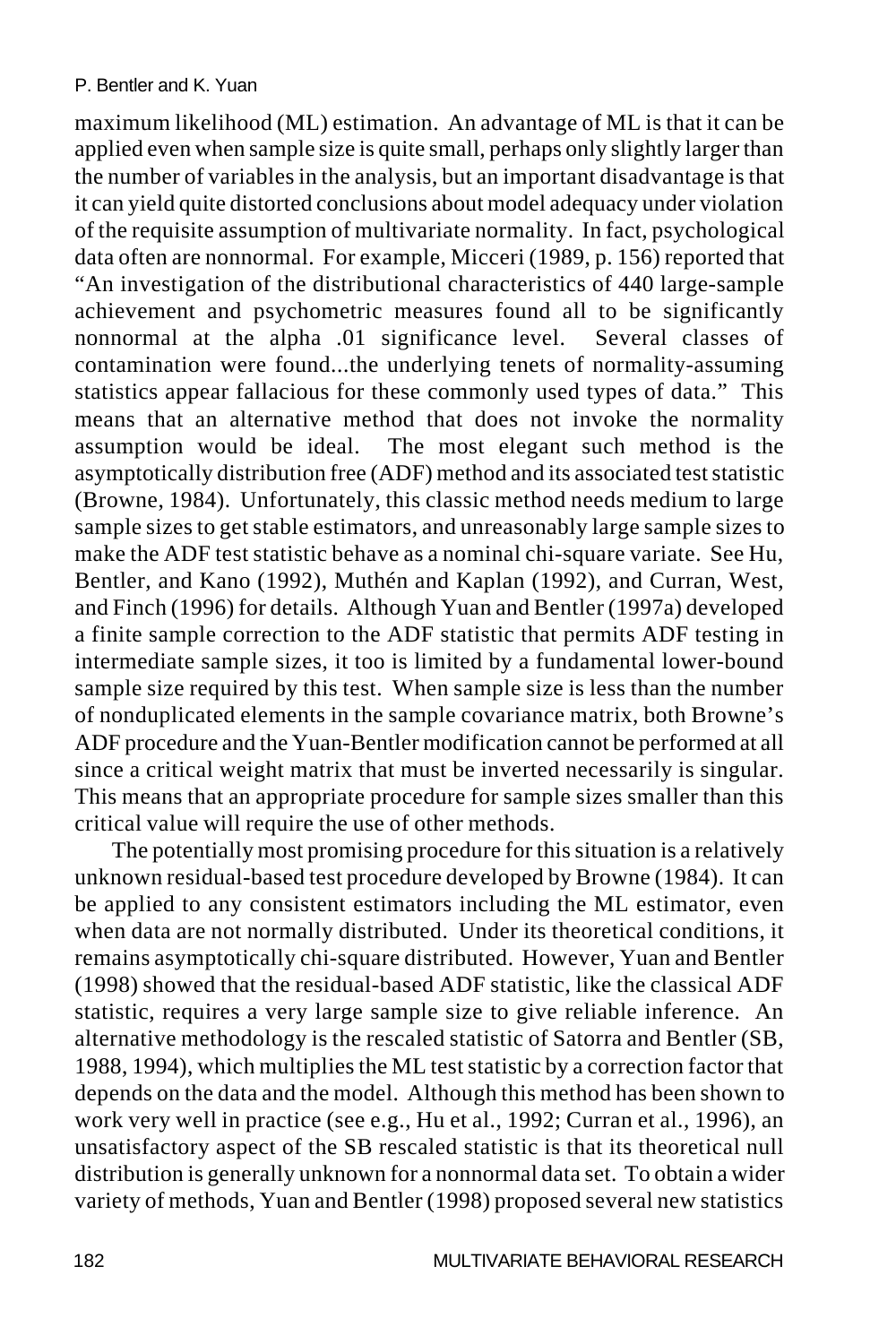with known asymptotic distributions. Empirical studies also have indicated that some of these new statistics also behave well for medium sized samples. However, the behavior of these new statistics has not been studied for small sample sizes. In fact, there is no literature addressing the behavior of these various test statistics in samples that are smaller than the number of nonduplicated elements of the covariance matrix, which is typical in many applications. Clearly this situation violates the assumption of asymptotic sample sizes that arises with all extant test statistics because of the nonlinearity of typical covariance structures.

When theoretical analysis does not yield a clear choice among methods, empirical Monte Carlo study is needed to describe the behavior of the method. Here we are interested in the small sample behavior of various test statistics under conditions of nonnormality, because such conditions are especially relevant to practical data sets. With the aim for finding reliable statistics for this situation, we will study the following statistics: The normal theory based likelihood ratio statistic  $T_M$ , the Satorra-Bentler rescaled statistic  $T_{SR}$ , the Yuan and Bentler version of residual based ADF statistic  $T_{yp}$ , and an *F*-statistic derived from the residual-based ADF statistic. For comparison purposes, we also report the performance of the residual-based ADF statistic  $T_p$ . We will study these statistics for both normal and nonnormal data. These statistics and the designed conditions will be introduced in the following section. Results of our simulation study will be presented in the section following that. Conclusions and remarks will be given at the end of this article.

#### *Statistics and Designed Conditions*

Let  $X_i = (x_{i1}, ..., x_{ip})'$ ,  $i = 1, ..., N = n+1$  be a sample from  $X = (x_1, ..., x_p)'$ , with sample mean *X* and sample covariance *S*. For a covariance structure  $\Sigma = \Sigma(\theta_0)$ , the estimate  $\hat{\theta}$  of the unknown parameter  $\theta_0$  can be obtained by minimizing

(1) 
$$
F_{ML}(\theta) = tr \Big[ S\Sigma^{-1}(\theta) \Big] - \log |S\Sigma^{-1}(\theta)| - p.
$$

Under the assumption of multivariate normality and the null hypothesis,  $T_{ML} = nF_{ML}(\hat{\theta})$  $\left(\hat{\theta}\right)$  is asymptotically distributed as  $\chi^2_{p^*-q}$ , where  $p^* = p(p+1)/2$  and *q* is the number of unknown parameters in  $\theta_0$ . When the normality assumption does not hold, we can still estimate the unknown parameter  $\theta_0$  by minimizing the function  $F_{ML}(\theta)$  , but  $T_{ML}$  will generally not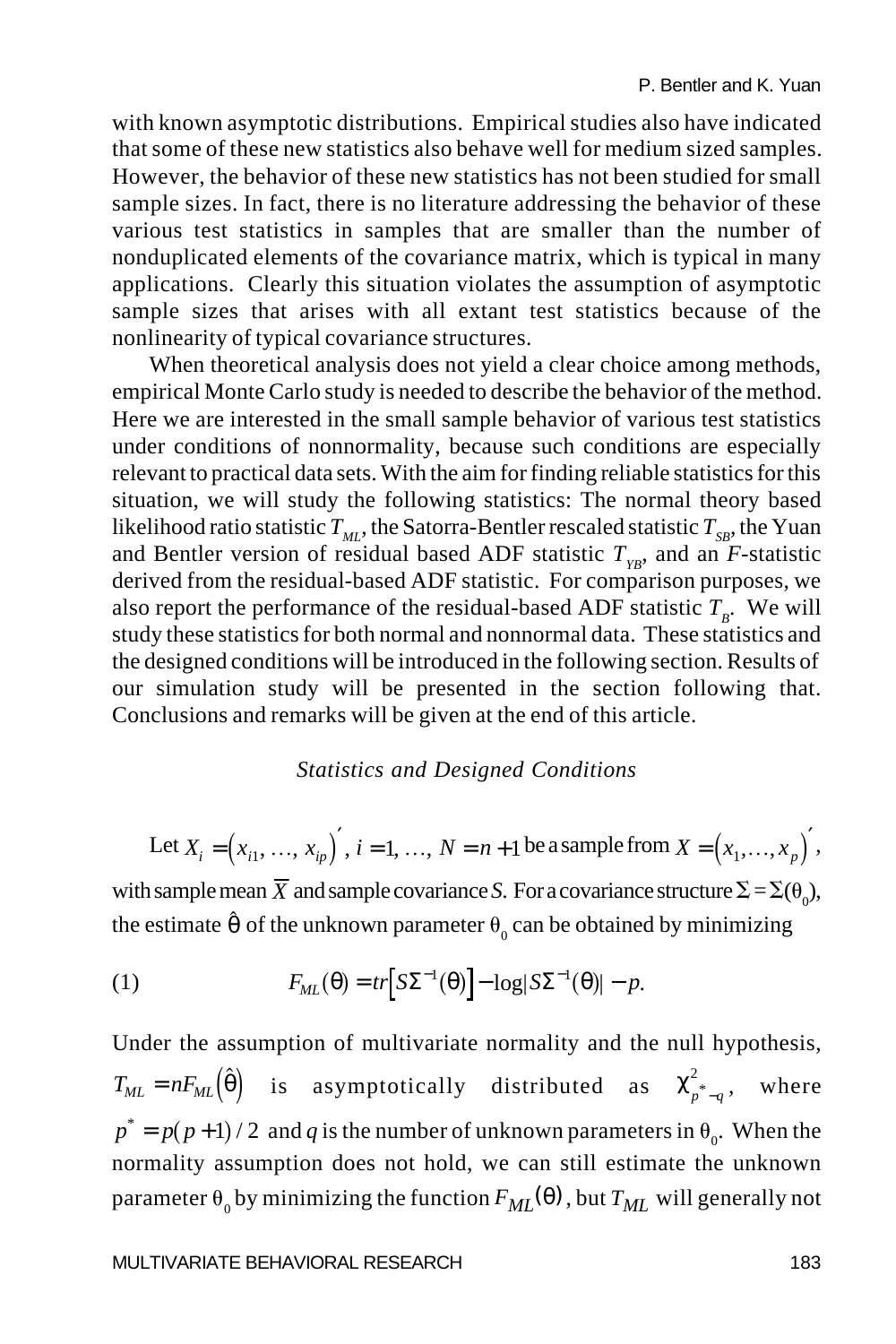approach  $\chi^2_{p^*-q}$  anymore. Realizing that real data sets in practice seldom follow normal distributions, Browne (1984) proposed a test statistic which does not require any specific distribution assumptions. Let  $vech(\cdot)$  be an operator which transforms a symmetric matrix into a vector by stacking the nonduplicated elements of the matrix,  $s = \text{vech}(S)$ ,  $\sigma(\theta) = \text{vech}[\Sigma(\theta)]$ , and denote the  $p^* \times q$  Jacobian matrix corresponding to  $\sigma(\theta)$  as  $\dot{\sigma}(\theta)$ . Then there exists a full column rank  $p^* \times (p^* - q)$  matrix  $\dot{\sigma}_c(\theta)$  whose columns are orthogonal to those of  $\dot{\sigma}(\theta)$ . Let  $Y_i = \text{vech}[(X_i - \overline{X})(X_i - \overline{X})']$ , and  $S_Y$  be the corresponding sample covariance matrix of  $Y_i$ . Then  $S<sub>y</sub>$  is a consistent estimate of  $\Gamma = \text{cov} \{ \text{vech}[(X - \mu)(X - \mu)'] \}$ , where  $\mu = E(X)$ . For the estimate  $\hat{\theta}$ , the residual-based test statistic given by Browne (1984) is

(2) 
$$
T_B(\hat{\theta}) = n\hat{e}' \dot{\sigma}_c(\hat{\theta}) \left[ \dot{\sigma}'_c(\hat{\theta}) S_Y \dot{\sigma}_c(\hat{\theta}) \right]^{-1} \dot{\sigma}'_c(\hat{\theta}) \hat{e},
$$

where  $\hat{e} = s - \sigma(\hat{\theta})$  is the discrepancy between the data and the model estimated by any consistent estimator. We use the ML estimator for  $T_B$ .

Let  $W = 2^{-1} D'_p (\Sigma^{-1} \otimes \Sigma^{-1}) D_p$ , where  $D_p$  is the  $p^2 \times p^*$  duplication matrix as defined in Magnus and Neudecker (1988, p. 49),  $\dot{\sigma} = \dot{\sigma}(\theta_0)$ , and

(3) 
$$
U = W - W\dot{\sigma}(\dot{\sigma}'W\dot{\sigma})^{-1}\dot{\sigma}'W.
$$

Then

$$
T_{ML} \stackrel{\mathcal{L}}{\longrightarrow} \sum_{j=1}^{p^*-q} \tau_j \chi_{j1}^2,
$$

where  $\tau_j$  are the nonzero eigenvalues of  $U\Gamma$  and  $\chi^2_{j1}$  are independent chisquare distributions with degree of freedom 1. So, for a general nonnormal distribution, even the mean of the asymptotic distribution of  $T_M$  does not match that of the nominal  $\chi^2_{p^*-q}$ . Since

(4) 
$$
E\left(\sum_{j=1}^{p^*-q} \tau_j \chi_{j1}^2\right) = \sum_{j=1}^{p^*-q} \tau_j
$$

and  $tr(\hat{U}S_Y)$  is a consistent estimate of the right hand side of Equation 4, Satorra and Bentler (1988, 1994) proposed a statistic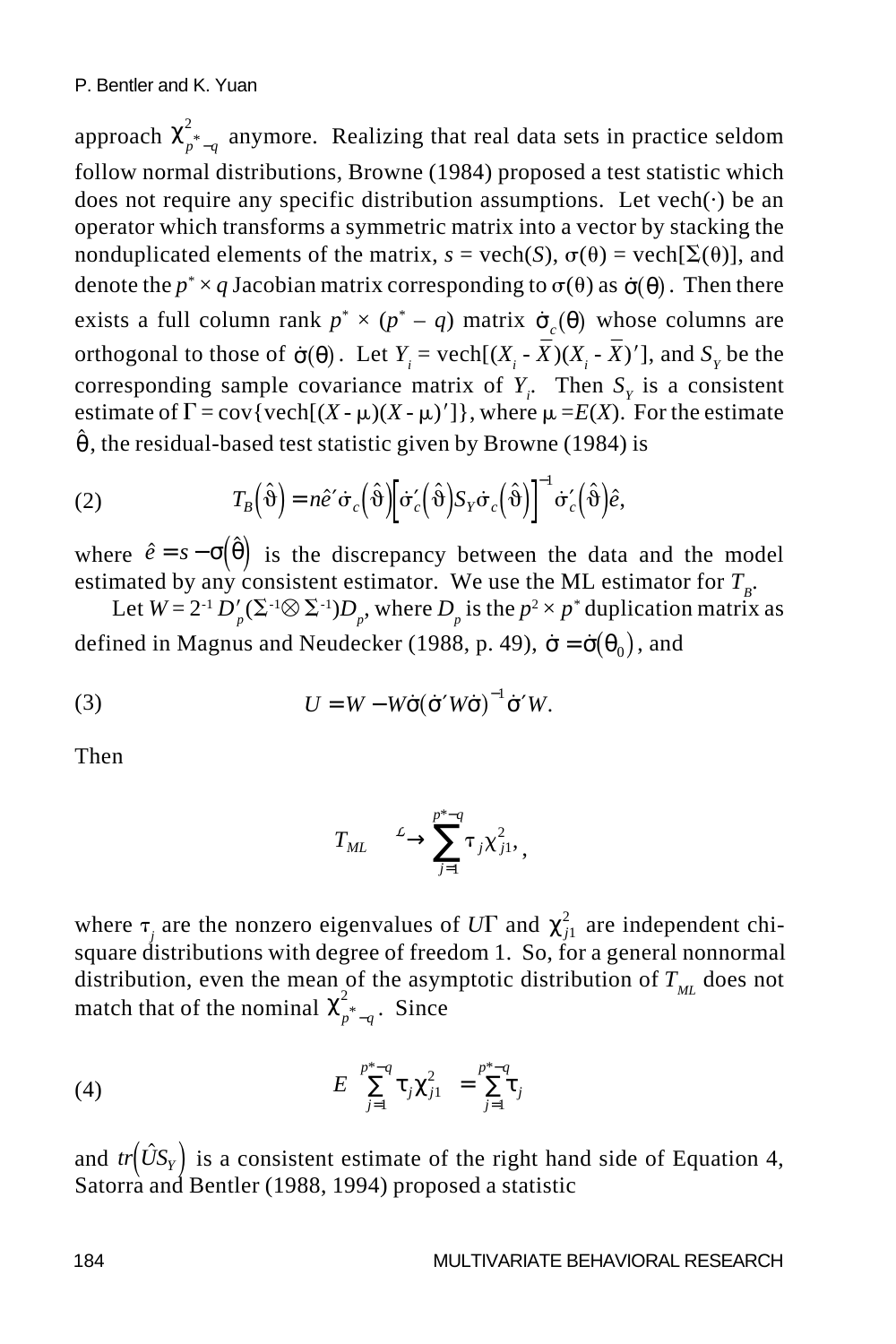(5) 
$$
T_{SB} = \frac{p^* - q}{tr(\hat{U}S_Y)} T_{ML},
$$

where  $\hat{U}$  is a consistent estimate of *U*. Even though the asymptotic distribution of  $T_{SB}$  is still not  $\chi^2_{p^*-q}$ , it at least matches the first moment of the nominal chi-square distribution. Existing empirical studies support this statistic under variety of conditions.

Since the statistic  $T<sub>B</sub>$  requires extremely large sample size to be reliable, and the asymptotic distribution of  $T_{SR}$  is generally unknown, Yuan and Bentler (1998) proposed several new statistics. In the regression literature, cross-products of model residuals are regularly used for estimating asymptotic covariances and standard errors. For a consistent  $\hat{\theta}$ , we can estimate  $\Gamma$  by

$$
\hat{\Gamma} = \frac{1}{n} \sum_{i=1}^{N} \Big[ Y_i - \sigma \Big( \hat{\theta} \Big) \Big] \Big[ Y_i - \sigma \Big( \hat{\theta} \Big) \Big]^{'} = S_Y + \frac{N}{n} \Big[ \overline{Y} - \sigma \Big( \hat{\theta} \Big) \Big] \Big[ \overline{Y} - \sigma \Big( \hat{\theta} \Big) \Big]^{'}.
$$

Replacing  $S<sub>y</sub>$  in Equation 2 by this estimate, Yuan and Bentler obtained the following statistic

(6) 
$$
T_{YB}\left(\hat{\theta}\right) = T_B\left(\hat{\theta}\right) / \left[1 + NT_B\left(\hat{\theta}\right) / n^2\right].
$$

Since  $T_{\text{FB}} < T_B$ , the problem of over rejection with  $T_B$  can be possibly resolved by  $T_{YB}$ . Equation 6 also implies that  $T_B$  and  $T_{YB}$  are asymptotically equivalent, so both  $T_{B}$  and  $T_{YB}$  asymptotically follow  $\chi^2_{p^{*}-q}$ .

For testing the hypothesis  $A\mu = b$ , the well-known Hotelling's  $T^2$  statistic is

(7) 
$$
T^2 = N(A\overline{X} - b)'(ASA')^{-1}(A\overline{X} - b).
$$

Rewriting Equation 2 as

(8) 
$$
T_B(\hat{\theta}) = n \left[ \dot{\sigma}'_c(\hat{\theta}) \hat{\varepsilon} \right]' \left\{ \dot{\sigma}'_c(\hat{\theta}) S_Y \dot{\sigma}_c(\hat{\theta}) \right\}^{-1} \left[ \dot{\sigma}'_c(\hat{\theta}) \hat{\varepsilon} \right],
$$

and comparing Equation 8 with Equation 7, we will find that Equation 8 corresponds to testing the null hypothesis  $\dot{\sigma}'_c(\theta_0)[\sigma(\theta_0) - \sigma] = 0$ . Based on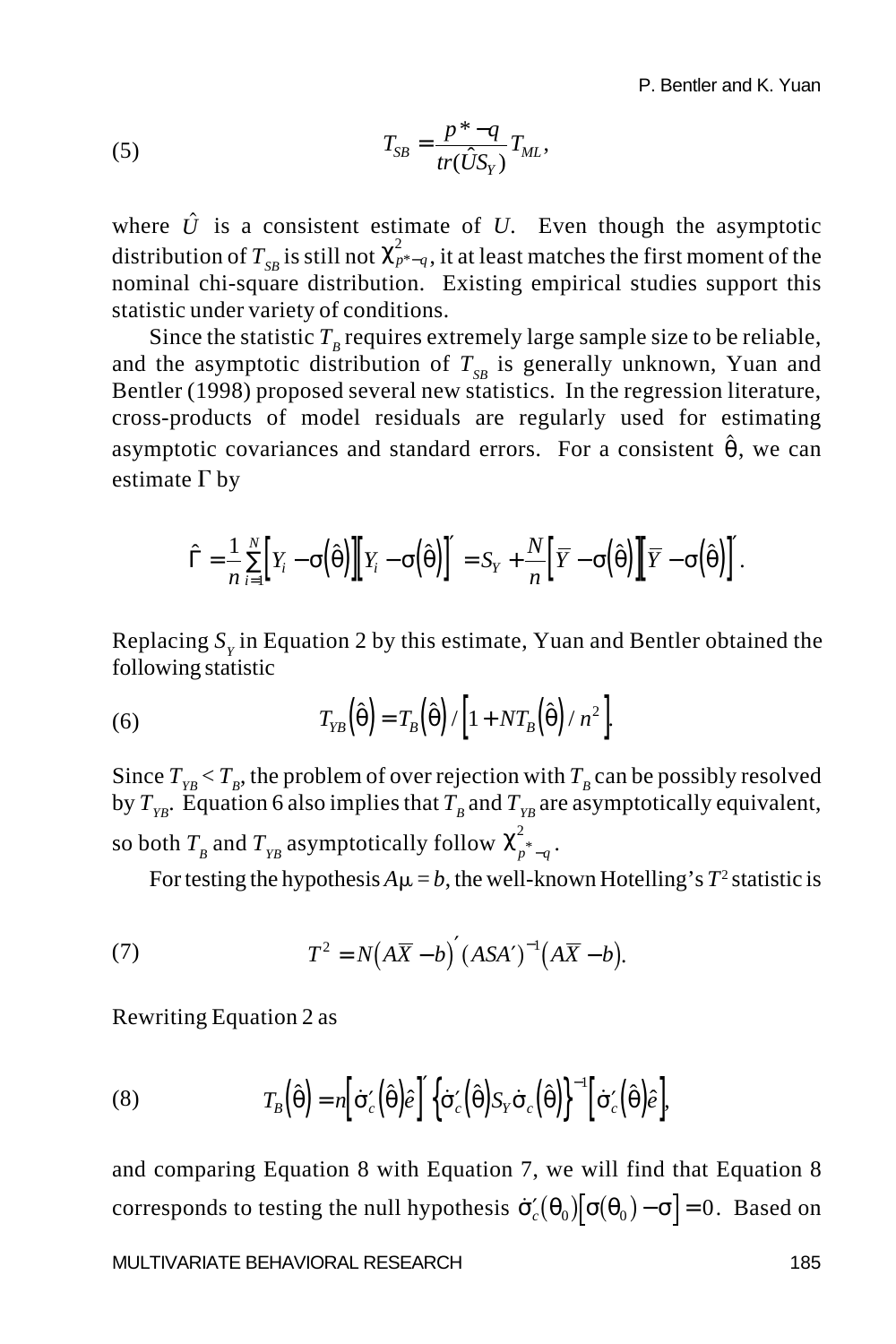such an observation, Yuan and Bentler (1998, in press) proposed to use a Hotelling's  $T^2$  distribution to approximate that of  $T_B$  instead of a chi-square, leading to an *F*-statistic which is given by

(9) 
$$
T_F = [N - (p^* - q)]T_B / [(N - 1)(p^* - q)],
$$

and is referred to an *F*-distribution with degrees of freedom  $p^*$  -  $q$  and  $N$  -  $(p^*$  -  $q$ ). Note that the statistics  $T_{Y_R}$  and  $T_F$  are asymptotically equivalent with  $T_R$ . However, as we shall see, it is quite likely that their performances will differ when applied to finite samples.

It is obvious that the  $p^*$ - $q$  square matrix  $\left[\dot{\sigma}'_c(\hat{\theta})S_r\dot{\sigma}_c(\hat{\theta})\right]$  has to be invertable in order for  $T_B$ , and consequently for  $T_{FB}$  and  $T_F$ , to be defined. Since the rank of  $S<sub>y</sub>$  is the minimum of  $p^*$  and  $N-1$ , this means that the sample size has to be at least  $N \geq p^*$ -  $q + 1$ . This requirement can be better understood through Hotelling's  $T^2$  distribution. When using the  $T^2$  for testing a population mean with dimension  $r = p^* - q$ , the statistic  $F = (N - r)T^2 / [r(N-1)]$  is compared to an *F*-distribution with degrees of freedom *r* and *N* - *r*. So  $p^*$ - $q$  + 1 is the smallest possible sample size that yields a positive degree of freedom *N* - *r*. Also, it seems that the statistic  $T_{SB}$  can still be computed for any small sample size, even one smaller than  $p^*$ - $q+1$ . However, the matrix  $\hat{U}S_Y$  needs to have a rank even one smaller than  $p - q + 1$ . However, the matrix  $\sigma_{\rm S}$  heeds to have a raik  $p^*$ - q in order for the rescaling factor  $tr(\hat{U}S_Y)/(p^* - q)$  to make sense; this is because the scaling factor represents the average nonzero eigenvalue of the given matrix product. Although it can be shown with Equation 3 that rank  $(\hat{U}S_Y) = p^* - q$  is equivalent to the requirement that  $\left[\dot{\sigma}'_c(\hat{\theta})S_Y\dot{\sigma}_c(\hat{\theta})\right]$  be full rank, it nonetheless is possible to use  $T_{SB}$  even when rank  $(\hat{U}S_Y)$  is less than *p*\* - *q*. However, the effect of such a practice is not known. We will investigate this empirically.

A final consideration is whether any of the statistics we study can be expected to be robust to violation of its conditions. Even though the asymptotic distributions of  $T_{ML}$  and  $T_{SB}$  are generally unknown for nonnormal data, conditions exist for them to asymptotically follow  $\chi^2_{p^* - q}$  (e.g., Amemiya & Anderson, 1990; Browne & Shapiro, 1988; Satorra & Bentler, 1990). These conditions involve independencies among latent generating variates as sample size increases arbitrarily, and, unfortunately, there is no effective way of verifying these conditions in practice. Further, since our interest is in the small sample behavior of the statistics, asymptotic robustness theory may not really be relevant here. Nonetheless, it is still of interest to know if there are any differences in performance of the statistics under a variety of conditions.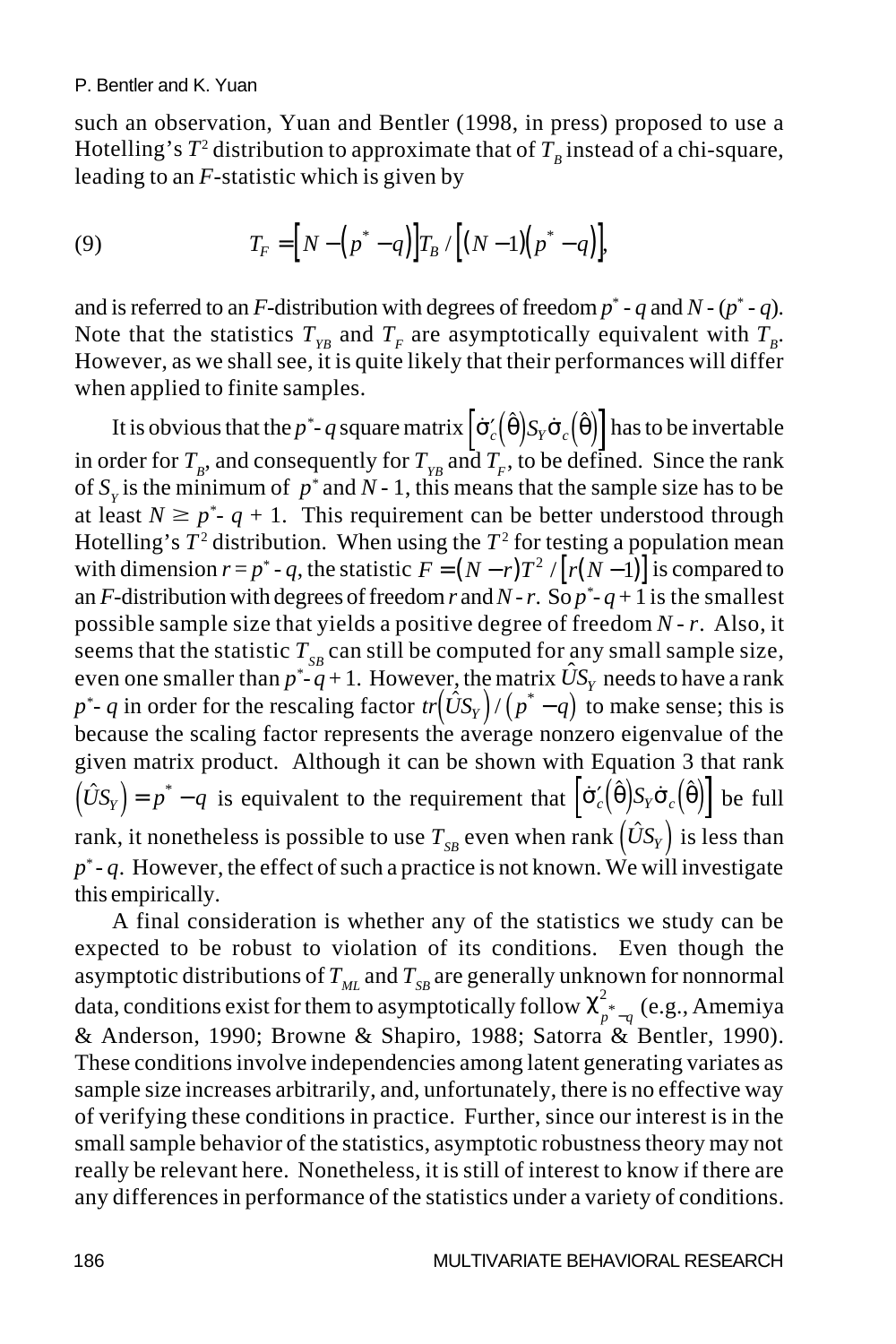We will use the following confirmatory factor model

(10) 
$$
X = \Lambda f + e \text{ with } cov(X) = \Lambda \Phi \Lambda' + \Psi,
$$

and

(11) 
$$
\Lambda = \begin{pmatrix} \lambda & 0 & 0 \\ 0 & \lambda & 0 \\ 0 & 0 & \lambda \end{pmatrix}, \quad \Phi = \begin{pmatrix} 1.0 & .30 & .40 \\ .30 & 1.0 & .50 \\ .40 & .50 & 1.0 \end{pmatrix},
$$

where  $\lambda' = (.70, .70, .75, .80, .80)$  and 0 is a vector of five zeros. The  $\Psi$  is a diagonal matrix which makes  $\Sigma$  a correlation matrix. In order for this model

### Table 1 Designed Conditions<sup>a</sup>

I 
$$
X = \Lambda f + e, f \sim N(0, \Phi), e \sim N(0, \Psi)
$$
  
\nII  $X = (\Lambda f + e)/r, f \sim N(0, \Phi), e \sim N(0, \Psi), r \sim \sqrt{\chi_5^2/3}$   
\nIII  $X = (\Lambda f + e)/r, f \sim N(0, \Phi), e \sim \text{Lognormal}(0, \Psi), r \sim \sqrt{\chi_5^2/3}$   
\nIV  $X = (\Lambda f + e)/r, f \sim \text{Lognormal}(0, \Phi), e \sim \text{Lognormal}(0, \Psi), r \sim \sqrt{\chi_5^2/3}$ 

 $e$ , *f* and *r* are independent.  $T_{ML}$  is asymptotically valid only in condition I, all the other statistic are asymptotically valid for all the conditions.

### Table 2 Marginal Skewness and Kurtosis

|    |                        | Variables        |        |        |        |                  |  |  |
|----|------------------------|------------------|--------|--------|--------|------------------|--|--|
|    |                        | (1 6 11)         | (2712) | (3813) | (4914) | (51015)          |  |  |
| П  | $\beta_{1}$            | $\boldsymbol{0}$ | 0      | 0      | 0      | $\boldsymbol{0}$ |  |  |
|    | $\beta_{2}$            | 6                | 6      | 6      | 6      | 6                |  |  |
| Ш  | $\beta_{1}$            | 3.11             | 3.11   | 2.47   | 1.85   | 1.85             |  |  |
|    | $\boldsymbol{\beta}_2$ | 90.22            | 90.22  | 67.98  | 47.97  | 47.97            |  |  |
| IV | $\beta_{1}$            | 5.84             | 5.84   | 5.83   | 5.92   | 5.92             |  |  |
|    | $\boldsymbol{\beta}_2$ | 159.98           | 159.98 | 159.91 | 166.97 | 166.97           |  |  |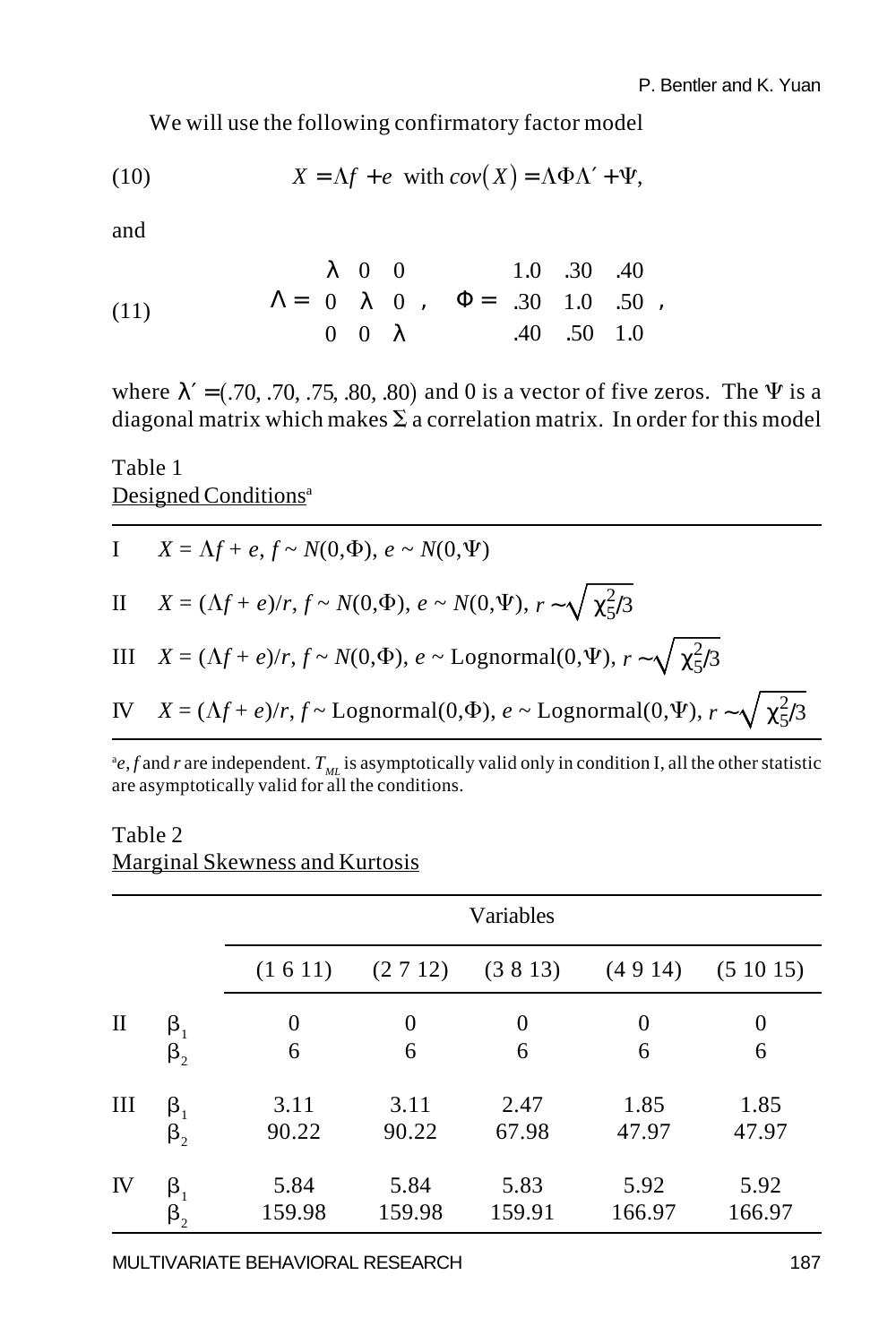to be identifiable, we restrict the last factor loading corresponding to each factor at its true value; this fixes the scale of the factors. All the other nonzero parameters are set as unknown free parameters. So *q* = 33 for this model, and *p*\* - *q* = 87.

The four distribution conditions as given in Table 1 were used in our study. Since  $E(1/\chi_{5}^{2}) = 3$ , the population covariances in conditions (I) to (IV) have the same covariance structure as given in Equation 7. So condition (I) generates data with a multivariate normal distribution, condition (II) generates data which is elliptically symmetric, condition (III) generates data which is asymmetrically distributed, but the common factor still follows a multivariate normal distribution before rescaling by  $\sqrt{\chi^2/3}$ ; in condition (IV), both the common factors and unique factors are asymmetric in distribution. Table 2 gives the corresponding marginal skewnesses and kurtoses for the populations in conditions (II), (III) and (IV), based on

$$
\beta_{1j} = \frac{E(x_j - \mu_j)^3}{[E(x_j - \mu_j)^2]^{3/2}}
$$
 and  $\beta_{2j} = \frac{E(x_j - \mu_j)^4}{[E(x_j - \mu_j)^2]^2}$ .

Because of the symmetric nature of the design, the skewnesses and kurtoses of indicator variables for each factor are the same, and several variables have similar marginal parameters. For example, variables 1, 6, and 11 have the same skew and kurtosis, as do variables 2, 7, and 12. The distributional nature of the conditions is also reflected by these skewness and kurtoses, with condition II having no skew and moderate kurtosis, condition III having moderate skew and substantial kurtosis, and condition IV having more than moderate skew and extremely heavy kurtosis. Thus a wide range of skew and, especially, kurtosis is covered by the design. The empirical skew and kurtosis in the samples was consistent with the theoretical values of Table 2. The scaling factor  $\sqrt{\chi^2/3}$  in conditions (II) to (IV) is to invalidate the asymptotic robustness condition of the normal theory method, so the statistic  $T_M$  is only appropriate in condition (I). It is known that  $T_{SB}$  asymptotically follows a chi-square distribution with elliptical data in (II). Recent results by Yuan and Bentler (1997b) indicate that  $T_{sp}$  still asymptotically follows the nominal chi-square variate with nonnormal data as in (III) and (IV) even though these data are from distributions with heterogeneous marginal skewnesses and kurtoses. So statistics  $T_{SB}$ ,  $T_B$ ,  $T_{YB}$  and  $T<sub>r</sub>$  are asymptotically valid for all the conditions. However, since our sample sizes are not large enough, these statistics can be expected to perform quite differently from each other. Hopefully, a single generally best-performing method will be found.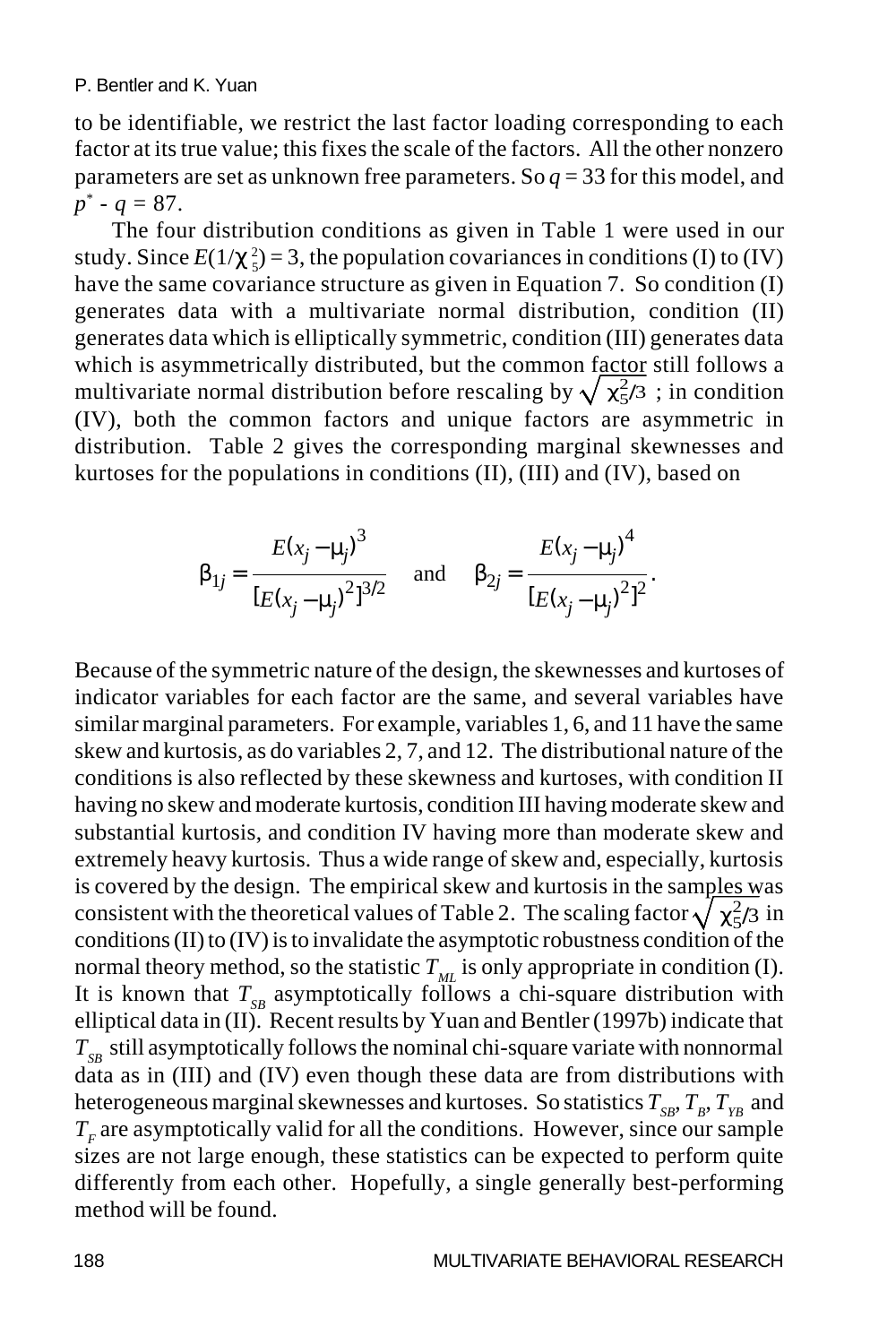Based on degrees of freedom of  $p^* - q = 87$  and the sample size requirement discussed earlier, we chose the following sample sizes for our study:  $N = 90$ , 100, 110, and 120 for  $T_B$ ,  $T_{Y_B}$  and  $T_F$ . In order to see the performance of  $T_{SB}$  with rank  $(\hat{U}S_Y)$  less than  $p^*$  - q, we also studied  $N = 60$ , 70, and 80. All of these sample sizes are below the minimum required for the ADF weight matrix  $S<sub>v</sub>$  to be positive definite, so we are investigating conditions when the classical ADF method cannot even be computed. Performance of these statistics for sample sizes above 150 can be found in Yuan and Bentler (1998).

For the performance of normal theory based inferences with normal and nonnormal data,  $T_{ML}$  was computed for all the sample sizes 60 to 120. With 500 replications, not all the 500 samples could reach a converged solution with the criterion  $\left\| \theta^{(i+1)} - \theta^{(i)} \right\| \le 10^{-5}$  after 30 iterations. Our experience is that a converged solution would still not be reached even if we doubled the number of iterations. The results in Tables 3 to 6 (following pages) are based on the converged solutions, whose number  $N_c$  is given at the end of each table. We omit  $N_c$  if it equals 500. Specifically, we computed the rejection rate  $(R)$ based on 5% critical value from the corresponding nominal distribution of each statistic, and the sample means (*M*) and standard deviations (*SD*) of these statistics. It is known that for the nominal  $\chi^2_{87}$ ,  $E(\chi^2_{87}) = 87$  and  $std(\chi^2_{87}) = 13.19$ . For the *F*-distribution, we also listed the population mean and standard deviation (in parenthesis) in Table 3 for easy reference. Note that for an *F*-distribution with 87 and 3 degrees of freedom, its population variance does not exist. So the sample standard deviation of the *F*-test corresponding to  $N = 90$  may not be so informative.

### *Results*

Results for the multivariate normal data are given in Table 3. Even though  $T_{ML}$  can still be obtained for all the sample sizes studied, it clearly does not  $\epsilon_{ML}$  and such the community  $\frac{2}{87}$  variate, especially for the smaller sample sizes. The statistic  $T_{SR}$  behaves even worse. For sample sizes between 60 and 80, we know that the matrix  $T_{SB}$  has rank less than  $p^*$  -  $q$ . As noted above, in such a case, the rescaling factor in  $T_{SB}$  is not strictly legitimate and we would not expect it to behave as a  $\chi^2_{87}$  variate. However, it even behaves badly with sample sizes between 90 and 120 where in principle it could perform all right. It is already known that the statistic  $T<sub>B</sub>$  behaves badly with small sample sizes, and these results verify this expectation. In fact, here performance is quite appalling at all the sample sizes. The statistic  $T_{yB}$  has a zero rejection rate for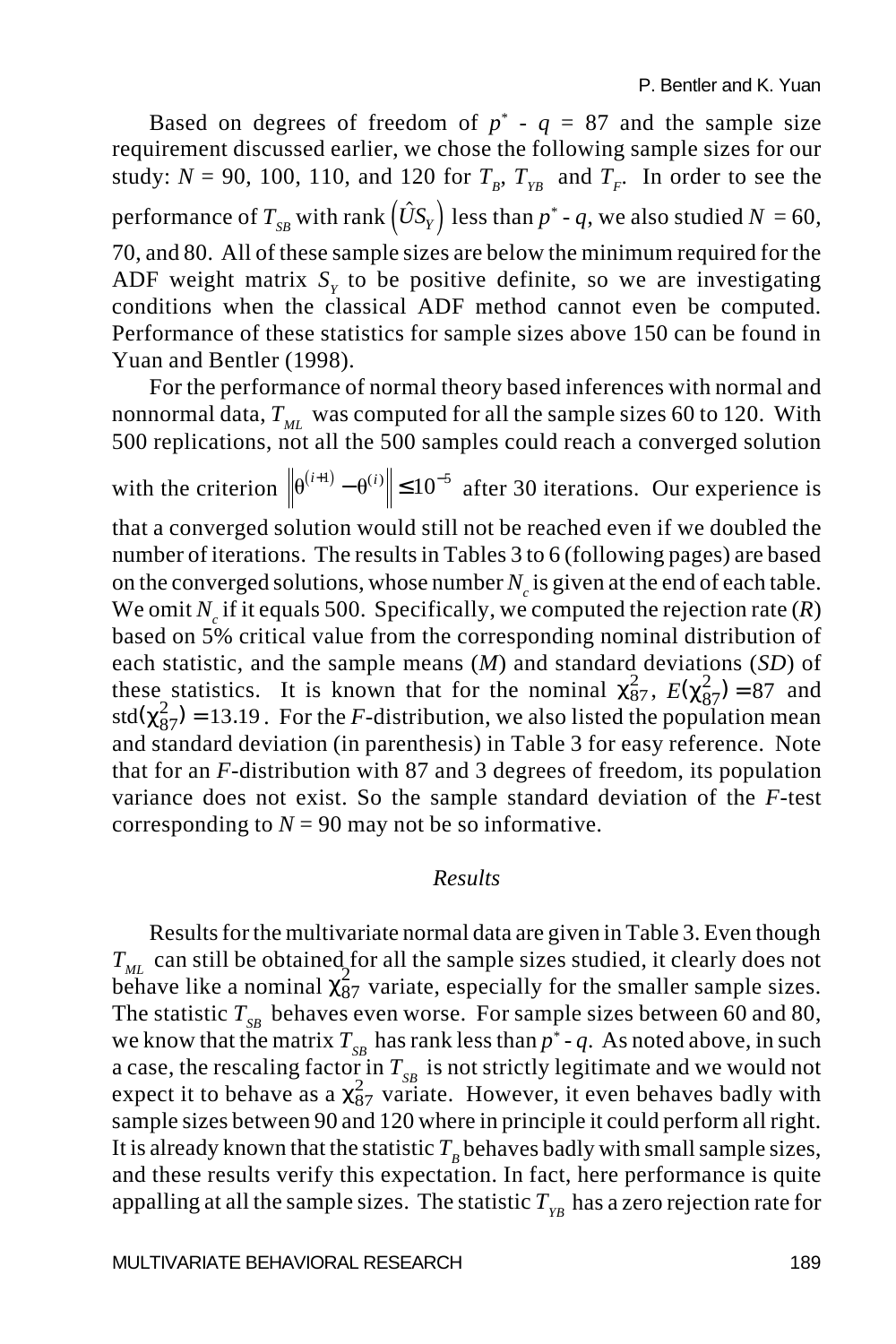#### P. Bentler and K. Yuan

|                |                  | Sample Size |       |       |               |          |                             |             |  |
|----------------|------------------|-------------|-------|-------|---------------|----------|-----------------------------|-------------|--|
|                |                  | 60          | 70    | 80    | 90            | 100      | 110                         | 120         |  |
|                | $\boldsymbol{R}$ | 114         | 101   | 79    | 72            | 71       | 67                          | 59          |  |
| $T_{_{ML}}$    | $\boldsymbol{M}$ | 99.49       | 97.19 | 95.87 | 94.35         | 93.85    | 93.25                       | 92.63       |  |
|                | SD               | 15.19       | 15.42 | 14.71 | 14.13         | 14.41    | 14.31                       | 14.33       |  |
|                | $\boldsymbol{R}$ | 145         | 134   | 100   | 87            | 80       | 80                          | 63          |  |
| $T_{\rm_{SB}}$ |                  | M 102.77    | 99.93 | 98.23 | 96.33         | 95.70    | 94.95                       | 94.16       |  |
|                | SD               | 15.57       | 15.97 | 15.09 | 14.35         | 14.60    | 14.58                       | 14.53       |  |
|                | $\boldsymbol{R}$ |             |       |       | 500           | 500      | 500                         | 500         |  |
| $T_{B}$        | M                |             |       |       | 10134.39      | 939.98   | 542.83                      | 379.60      |  |
|                | SD               |             |       |       | 64313.50      | 454.89   | 200.59                      | 119.89      |  |
|                | $\boldsymbol{R}$ |             |       |       | $\theta$      | $\Omega$ | $\Omega$                    | $\Omega$    |  |
| $T_{YB}$       | M                |             |       |       | 87.42         | 88.90    | 89.90                       | 89.66       |  |
|                | SD               |             |       |       | 1.95          | 4.04     | 5.54                        | 6.63        |  |
|                | $\boldsymbol{R}$ |             |       |       | 18            | 50       | 63                          | 56          |  |
| $T_{F}$        | M                |             |       |       | 3.93(3.00)    |          | $1.42$ (1.18) $1.32$ (1.10) | 1.21(1.06)  |  |
|                | SD               |             |       |       | $24.92$ $(*)$ |          | .687 (.591) .487 (.400)     | .382 (.326) |  |

Table 3 Performance of Five Statistics in Condition I Based on 500 Replications

all the sample sizes studied here. This once again verifies that  $T_{y_B}$ overcorrects the behavior of  $T<sub>B</sub>$  for very small sample sizes. The statistic  $T<sub>F</sub>$ performs best among all the statistics considered here, though it also has overrejections for sample sizes 100 to 120. Comparing the rejection rates with the sample mean and sample standard deviations of the corresponding statistics, we see that they are closely related. That is, a high rejection rate goes with either a large sample mean or a large sample standard deviation. For example, even though  $T_{yB}$  has a good approximation to the population mean, because its small sample standard deviation is way too low, its rejection rate also is too low.

Table 4 contains results for the elliptical data. The statistic  $T_M$  rejects the true model almost all the time. It is not robust to elliptical data. This implies that invalidation of asymptotic robustness conditions also is relevant to small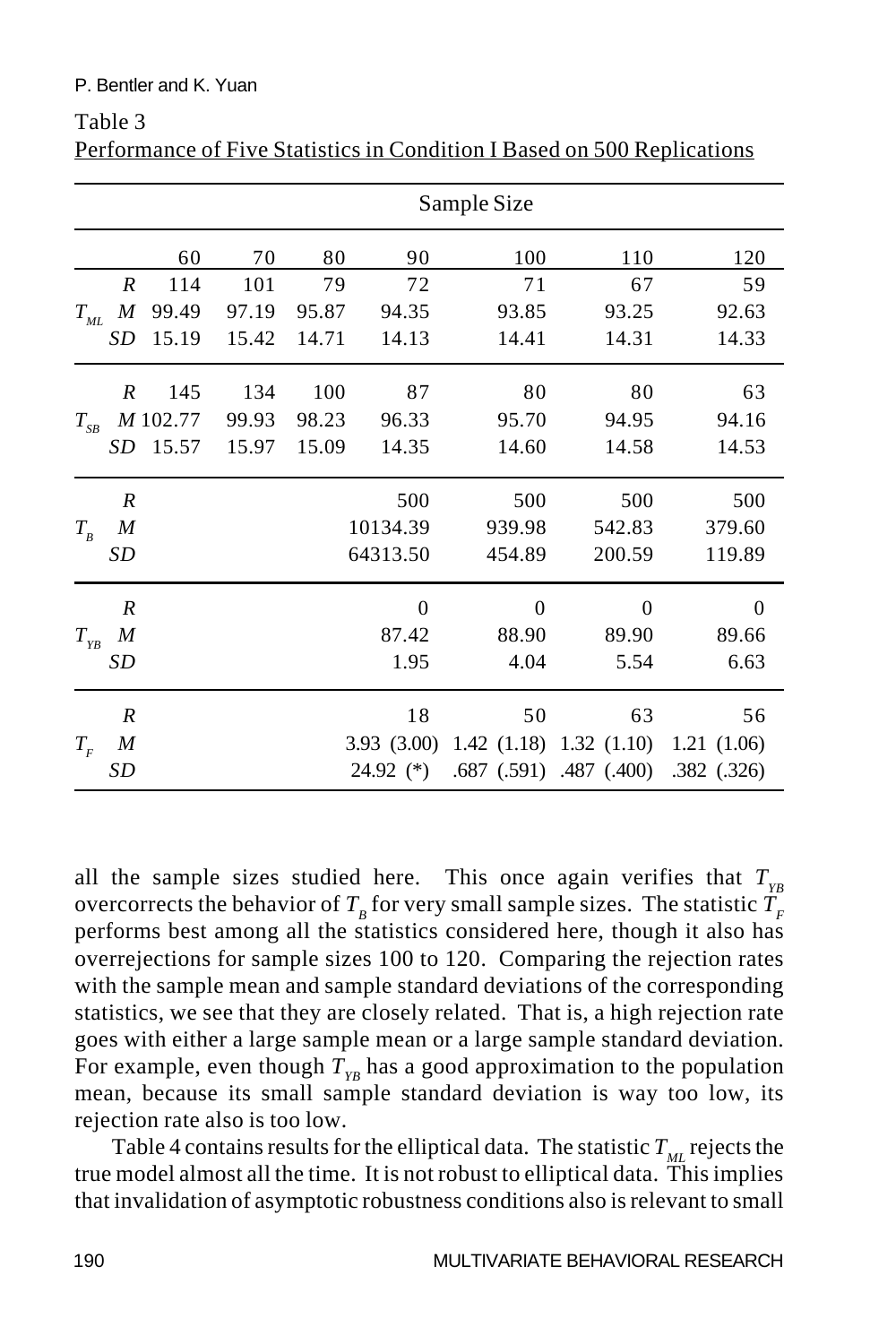#### Table 4

|                             |                  |                 |                 |                 | Sample Size     |                  |                  |                  |
|-----------------------------|------------------|-----------------|-----------------|-----------------|-----------------|------------------|------------------|------------------|
|                             |                  |                 |                 |                 |                 |                  |                  |                  |
|                             |                  | 60 <sup>a</sup> | 70 <sup>b</sup> | 80 <sup>c</sup> | 90 <sup>d</sup> | 100 <sup>e</sup> | 110 <sup>f</sup> | 120 <sup>g</sup> |
|                             | R                | 483             | 486             | 478             | 487             | 487              | 485              | 486              |
| $T_{\scriptscriptstyle ML}$ | $\boldsymbol{M}$ | 159.46          | 160.79          | 162.02          | 163.70          | 164.62           | 165.76           | 168.15           |
|                             | <b>SD</b>        | 34.62           | 37.91           | 37.05           | 40.43           | 40.23            | 42.26            | 42.05            |
|                             | $\boldsymbol{R}$ | 148             | 118             | 85              | 66              | 60               | 58               | 46               |
| $T_{\scriptscriptstyle SB}$ | M                | 103.66          | 100.76          | 98.24           | 96.52           | 95.76            | 94.57            | 93.80            |
|                             | <b>SD</b>        | 14.17           | 14.20           | 13.36           | 12.57           | 12.34            | 12.55            | 12.42            |
|                             | $\boldsymbol{R}$ |                 |                 |                 | 499             | 499              | 499              | 499              |
| $T_{B}$                     | M                |                 |                 |                 | 7592.76         | 901.94           | 505.27           | 361.30           |
|                             | SD               |                 |                 |                 | 17230.92        | 421.10           | 170.42           | 102.29           |
|                             | $\boldsymbol{R}$ |                 |                 |                 | $\Omega$        | $\theta$         | 0                | $\theta$         |
| $T_{\gamma_B}$              | M                |                 |                 |                 | 87.50           | 88.55            | 88.97            | 88.83            |
|                             | SD               |                 |                 |                 | 1.91            | 4.07             | 5.28             | 6.14             |
|                             | $\boldsymbol{R}$ |                 |                 |                 | 27              | 43               | 42               | 35               |
| $T_{\scriptscriptstyle F}$  | M                |                 |                 |                 | 2.94            | 1.36             | 1.23             | 1.15             |
|                             | SD               |                 |                 |                 | 6.68            | .636             | .413             | .326             |

Performance of Five Statistics in Condition II Based on *N<sub>c</sub>* Converged Replications

 ${}^{a}N_c = 493, {}^{b}N_c = 499, {}^{c}N_c = 490, {}^{d}N_c = 499, {}^{e}N_c = 499, {}^{f}N_c = 499, {}^{g}N_c = 499$ 

samples. The statistic  $T_{SB}$  still overrejects samples, even though it works much better than  $T_{ML}$ . Statistics  $T_B$  and  $T_{YB}$  work similarly as they do with normal data. And finally, the statistic  $\overline{T}_r$  still performs best among the alternative methods with elliptical data. In fact, it has a more accurate rejection rate here than it does in the case of multivariate normal data.

Tables 5 and 6 contain results for asymmetric data. Relatively speaking, these largely mirror results obtained under the elliptical condition. Of course there are specific differences. As compared with elliptical data,  $T_{\mu}$  performs a little better here, but it still highly overrejects the true model, while  $T_{SR}$ performs somewhat worse in overrejections. The statistics  $T_B$  and  $T_{Y_B}$ perform similarly as compared to the elliptical data case. In contrast, the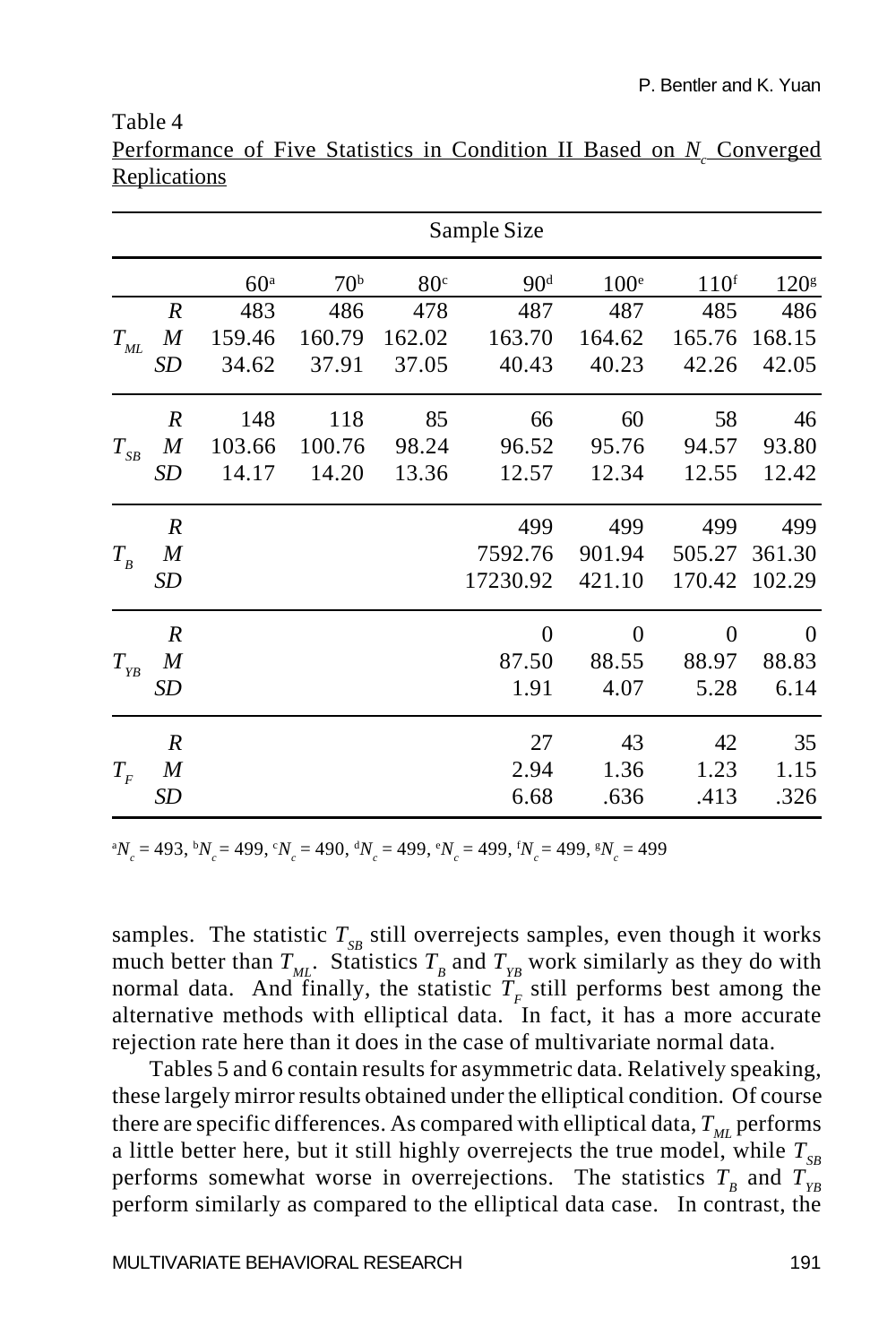### P. Bentler and K. Yuan

|                                 | <u>Replications</u> |                 |                 |                 |                 |                  |                  |          |
|---------------------------------|---------------------|-----------------|-----------------|-----------------|-----------------|------------------|------------------|----------|
|                                 |                     |                 |                 |                 | Sample Size     |                  |                  |          |
|                                 |                     | 60 <sup>a</sup> | 70 <sup>b</sup> | 80 <sup>c</sup> | 90 <sup>d</sup> | 100 <sup>e</sup> | 110 <sup>f</sup> | 120      |
|                                 | $\boldsymbol{R}$    | 387             | 405             | 400             | 400             | 411              | 410              | 414      |
| $T_{\scriptscriptstyle ML}$     | M                   | 142.53          | 144.06          | 141.54          | 146.08          | 145.88           | 145.35           | 147.30   |
|                                 | SD                  | 38.89           | 41.26           | 40.51           | 45.55           | 42.13            | 42.83            | 43.64    |
|                                 | $\boldsymbol{R}$    | 179             | 135             | 108             | 80              | 88               | 66               | 67       |
| $T_{\scriptscriptstyle SB}$     | $\boldsymbol{M}$    | 105.63          | 102.54          | 99.64           | 98.80           | 98.30            | 96.66            | 95.75    |
|                                 | SD                  | 13.62           | 13.37           | 12.92           | 12.77           | 12.39            | 12.25            | 12.56    |
|                                 | $\boldsymbol{R}$    |                 |                 |                 | 496             | 499              | 499              | 500      |
| $T_{B}$                         | M                   |                 |                 |                 | 6624.79         | 848.31           | 491.65           | 361.45   |
|                                 | SD                  |                 |                 |                 | 10468.16        | 362.62           | 149.03           | 91.02    |
|                                 | $\boldsymbol{R}$    |                 |                 |                 | $\overline{0}$  | $\overline{0}$   | $\overline{0}$   | $\theta$ |
| $T_{\rm \scriptscriptstyle YB}$ | M                   |                 |                 |                 | 87.39           | 88.21            | 88.76            | 89.07    |
|                                 | SD                  |                 |                 |                 | 1.84            | 3.71             | 4.80             | 5.56     |
|                                 | $\boldsymbol{R}$    |                 |                 |                 | 23              | 28               | 30               | 30       |
| $T_F^{}$                        | M                   |                 |                 |                 | 2.57            | 1.28             | 1.19             | 1.15     |
|                                 | SD                  |                 |                 |                 | 4.06            | .547             | .361             | .290     |

Table 5 Performance of Five Statistics in Condition III Based on *N<sub>c</sub>* Converged **Replications** 

 ${}^{a}N_c = 490, {}^{b}N_c = 496, {}^{c}N_c = 491, {}^{d}N_c = 496, {}^{e}N_c = 499, {}^{f}N_c = 499$ 

statistic  $T_F$  works best for asymmetric data. In these tables, its rejection rate can be seen to be very close to the target rate of 5%.

### *Conclusion and Recommendation*

It is well known that  $T_{ML}$  is regularly used for model evaluation, especially when a data set is approximately normally distributed. This is an appropriate practice except under two conditions as studied here, namely, with nonnormal data and even with normal data when sample size is small. The statistic  $T_{sp}$ , which has been considered to work quite reliably under a wide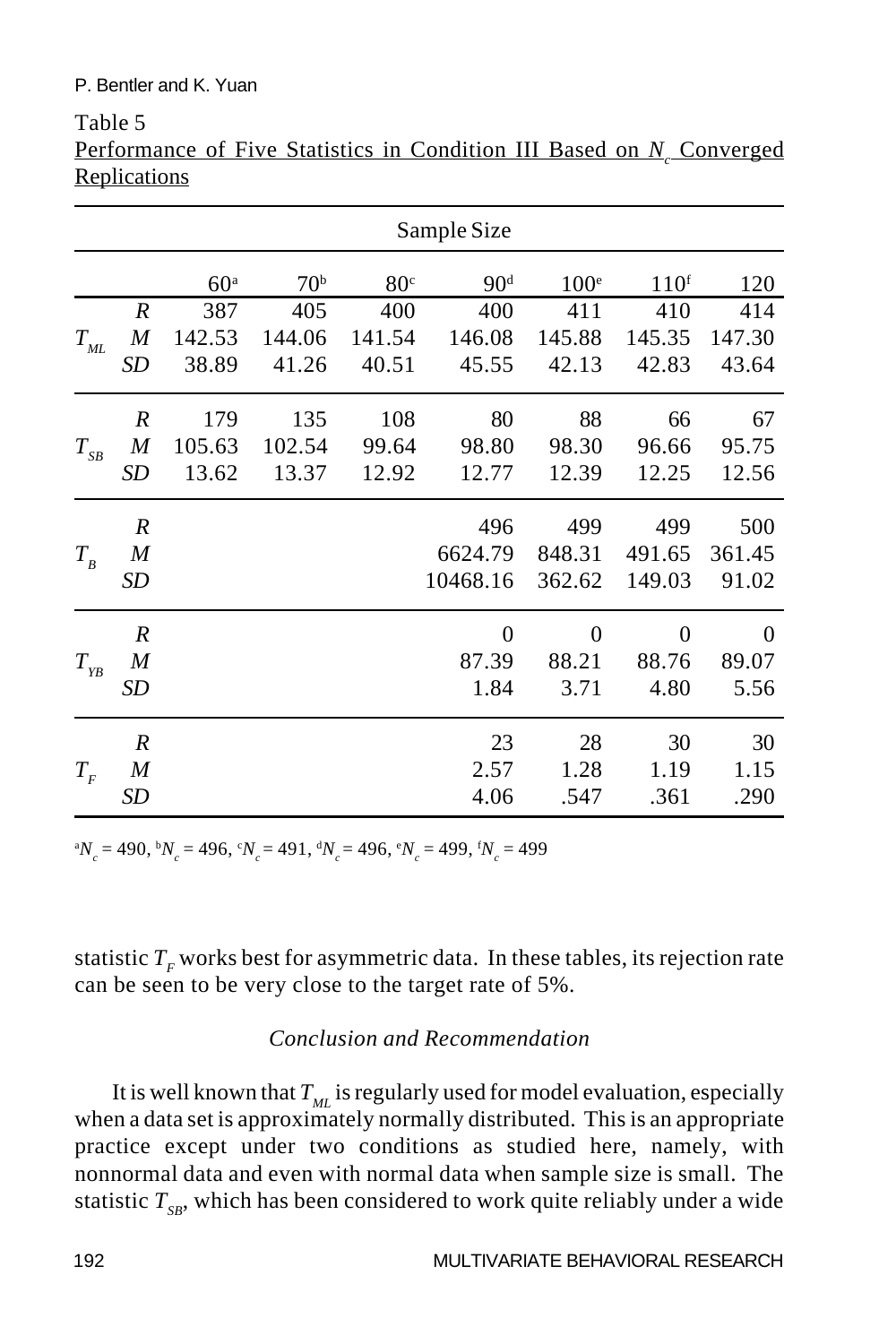#### Table 6

| Performance of Five Statistics in Condition IV Based on N Converged |  |  |  |  |  |
|---------------------------------------------------------------------|--|--|--|--|--|
| Replications                                                        |  |  |  |  |  |

|                                 |                  |                 |                 |                 | Sample Size     |                |                  |                  |
|---------------------------------|------------------|-----------------|-----------------|-----------------|-----------------|----------------|------------------|------------------|
|                                 |                  | 60 <sup>a</sup> | 70 <sup>b</sup> | 80 <sup>c</sup> | 90 <sup>d</sup> | $100^{\circ}$  | 110 <sup>f</sup> | 120 <sup>g</sup> |
|                                 | $\boldsymbol{R}$ | 377             | 360             | 376             | 398             | 379            | 384              | 396              |
| $T_{{\scriptscriptstyle M}\!L}$ | M                | 141.49          | 138.71          | 141.27          | 143.64          | 140.55         | 142.68           | 144.93           |
|                                 | SD               | 38.45           | 38.40           | 40.29           | 41.99           | 39.72          | 42.13            | 43.18            |
|                                 | $\boldsymbol{R}$ | 179             | 123             | 97              | 103             | 78             | 69               | 62               |
| $T_{_{SB}}$                     | M                | 105.77          | 101.86          | 100.14          | 99.68           | 97.36          | 96.34            | 95.40            |
|                                 | SD               | 13.20           | 13.48           | 12.46           | 13.11           | 12.90          | 12.19            | 12.26            |
|                                 | $\boldsymbol{R}$ |                 |                 |                 | 495             | 481            | 497              | 493              |
| $T_{B}$                         | $\boldsymbol{M}$ |                 |                 |                 | 7460.63         | 862.16         | 495.31           | 366.19           |
|                                 | SD               |                 |                 |                 | 17466.47        | 403.28         | 155.82           | 89.95            |
|                                 | $\boldsymbol{R}$ |                 |                 |                 | $\overline{0}$  | $\overline{0}$ | $\overline{0}$   | $\theta$         |
| $T_{\gamma_B}$                  | M                |                 |                 |                 | 87.45           | 88.44          | 88.85            | 89.43            |
|                                 | SD               |                 |                 |                 | 1.81            | 3.47           | 4.82             | 5.32             |
|                                 | $\boldsymbol{R}$ |                 |                 |                 | 24              | 21             | 32               | 29               |
| $T_{\scriptscriptstyle F}$      | M                |                 |                 |                 | 2.89            | 1.30           | 1.20             | 1.17             |
|                                 | SD               |                 |                 |                 | 6.77            | .609           | .378             | .287             |
|                                 |                  |                 |                 |                 |                 |                |                  |                  |

 ${}^{a}N_c = 482, {}^{b}N_c = 476, {}^{c}N_c = 483, {}^{d}N_c = 495, {}^{e}N_c = 481, {}^{f}N_c = 497, {}^{g}N_c = 493$ 

variety of conditions (e.g., Hu et al., 1992; Curran et al., 1996), was found in this study to break down with smallest sample sizes under all conditions. At the larger of the small sample sizes, this statistic certainly did outperform  $T_{\mu\nu}$ , but it still rejected 2-4 times as many true models as it should have to yield nominal performance. For quite different reasons, statistics  $T_B$  and  $T_{YB}$  should not be used when sample size is smaller than the number of nonduplicated elements of the sample covariance. Browne's statistic essentially always rejects the true model. In contrast, Yuan and Bentler's statistic essentially always accepts the true model, when it should be at least occasionally rejecting this model by chance. In between these extremes, the new  $T<sub>F</sub>$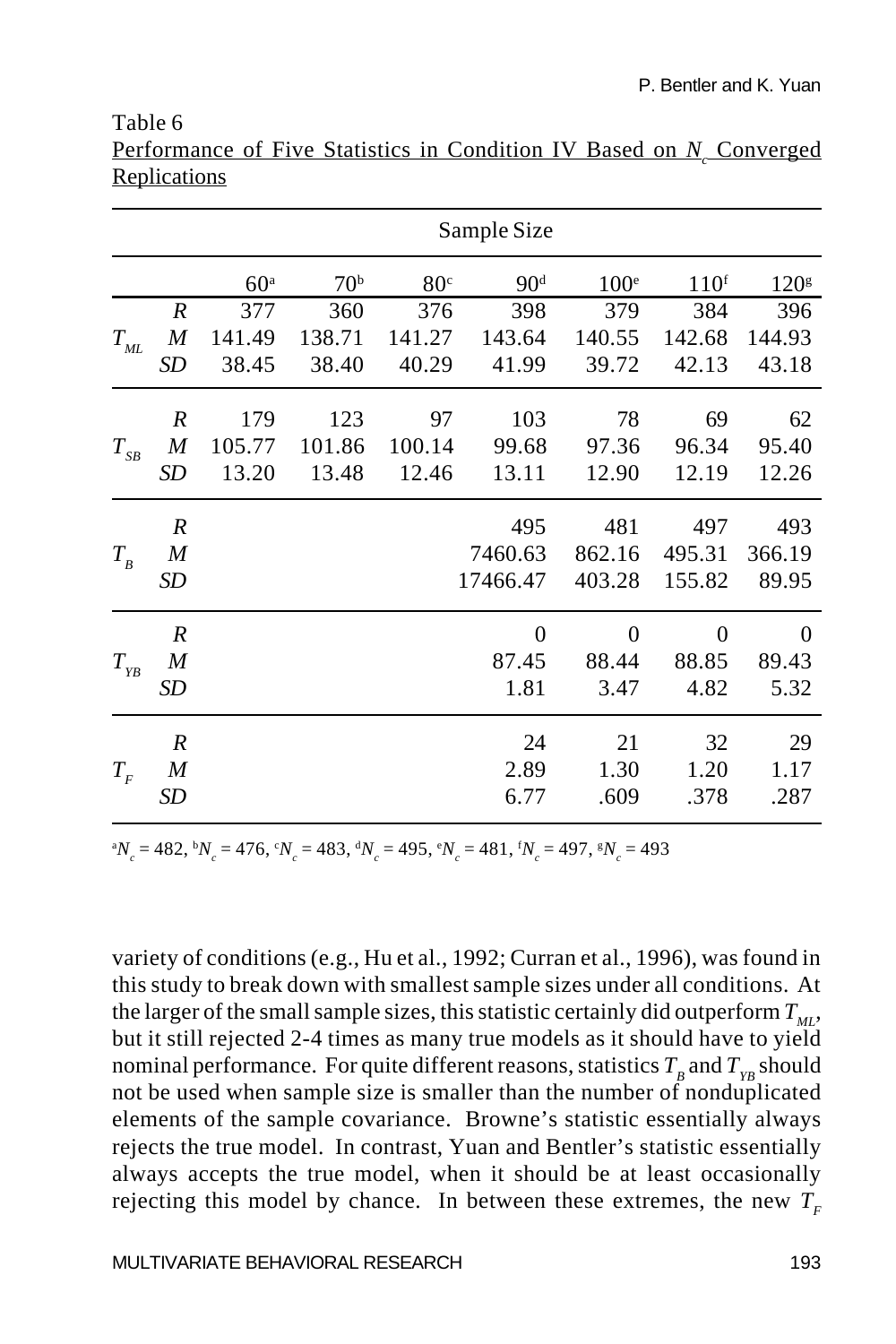statistic performed remarkably well at all small sample sizes. Although it had some overrejection under conditions of normality, it still outperformed  $T_M$  in this situation. Under conditions of nonnormality, it always yielded the best performance, especially with asymmetric data where it yielded remarkably close to nominal performance, even with the extremely nonnormal data of condition IV. Yuan and Bentler (in press) propose that the good performance of their *F*-test of model fit is most likely due to the general robustness properties of Hotelling's T<sup>2</sup> statistic, upon which it is based, to distributional violation.

In this article, we studied the various statistics with small sample sizes. Yuan and Bentler (1998) studied these statistics with medium to large sample sizes. Their key findings can be summarized as follows. They found that the statistic  $T<sub>p</sub>$  gives reliable inference for the 15 variables factor model when sample size is above 5000, but it always overrejects the correct model for smaller sample sizes. On the other hand,  $T_{vR}$  overaccepts correct models for smaller sample sizes. For sample sizes of 200 and above,  $T_{YR}$  gives reliable inferences, and its performance is very stable under a variety of conditions. When sample sizes are greater than 200, the statistic  $T_{SR}$  gives very good performance if all the  $\tau_j$  in Equation 4 are equal or nearly equal. When the  $\tau_j$ are very different, the performance of  $T_{SR}$  tends to be worse as sample sizes get larger. Unfortunately, there is no practical procedure for checking the equality of the  $\tau_{j}$ , though the coefficient of variation of the sample estimates  $\hat{\tau}_j$  provides a plausible index. Finally, the statistic  $T_F$  behaves well for the 15 variables factor model, however, it tends to overreject correct models too

## Table 7 Summary and Recommendation

| Sample Size                               | Type of Data        | Recommended Statistics     |
|-------------------------------------------|---------------------|----------------------------|
| Small sample sizes                        |                     |                            |
| $N \le (p^* - q)$                         | Normal or nonnormal | Further study needed       |
| $p^*$ - $q \leq N$ $p^*$                  | Normal or nonnormal | $T_{\scriptscriptstyle F}$ |
| Medium to large sample sizes<br>$N > p^*$ |                     |                            |
|                                           | Normal              | $T_{_{\scriptstyle ML}}$   |
|                                           | Nonnormal           | $T_{vB}$ or $T_{F}$        |

194 MULTIVARIATE BEHAVIORAL RESEARCH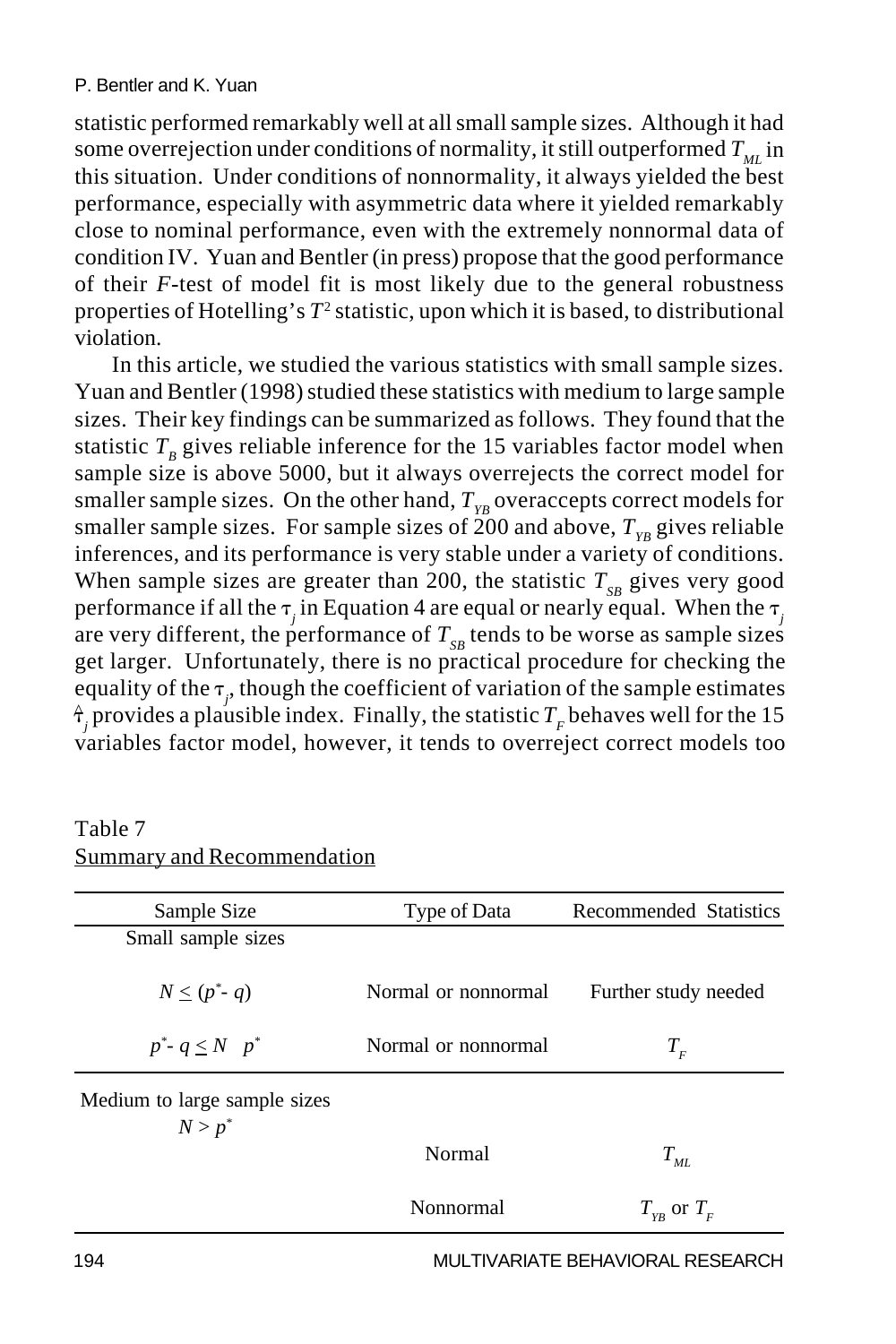often in a 15 variable intra-class model. Considering the results in Tables 3- 6 and those of Yuan and Bentler (1998), our overall recommendations for practice are given in Table 7.

It must be recognized that our recommendations are based on limited experience with these various test statistics. The simulation work obviously covers only a specialized model under a very narrow range of conditions. Nonetheless, there is remarkable similarity in performance of the several test statistics across the various conditions. In fact, the results for normal data, shown in Table 3, already anticipate the main trends for various degrees of nonnormality up to the extreme kurtosis condition in Table 6. Whether or not the recommendations we give in Table 7 hold up under a greater variety of conditions such as variations in the number of variables, the type of model, and even violations of continuity, remains to be determined, but certainly no comfort should be taken in the poor performance of the oldest statistics  $T_M$ and  $T<sub>B</sub>$ . Although  $T<sub>B</sub>$  has hardly ever been applied in practice, and while very little has been published about its performance, its almost universal rejection of the true model in this study is certainly cause for concern. This poor performance is even more extreme than the degraded performance of the standard ADF test with large models and intermediate sample sizes (e.g., Hu et al. 1992). Since the ADF test breaks down equally with continuous and categorical data (Muthén & Kaplan, 1992), we would expect  $T<sub>p</sub>$  also to break down with typical Likert data. At the other end of the spectrum of use, it has been known for some time that the most widely used statistic  $T_M$  also can perform very badly when data is not normally distributed (Hu et al., 1992; Curran et al., 1996), but this knowledge has not affected practice very much (Bentler & Dudgeon, 1996). The results in Table 3 indicate that this statistic misbehaves even with normal data when sample size is small, while Tables 4- 6 show again that  $T_M$  can be extremely misleading under nonnormality. Of course, we purposefully avoided asymptotic robustness conditions which conceivably might help  $T_M$  perform better in the analysis of real data. But so far as we know, there is no evidence one way or the other on the relevance of asymptotic robustness theory to empirical multivariate data.

In this article, we studied the rejection rates of several test statistics. Another important aspect of performance is power, but the power of these statistics has not been addressed here and certainly requires study. Since theoretical results in this field have been asymptotic, the null and nonnull distributions of each statistic studied here can only be approximated in practice, and the accuracy of the approximation no doubt will depend on the type of data and sample size besides the correctness of the model. However, it is not difficult to predict that the statistic  $T<sub>B</sub>$  will have a very high power to reject false models since its rejection rate is already 100% for correct models.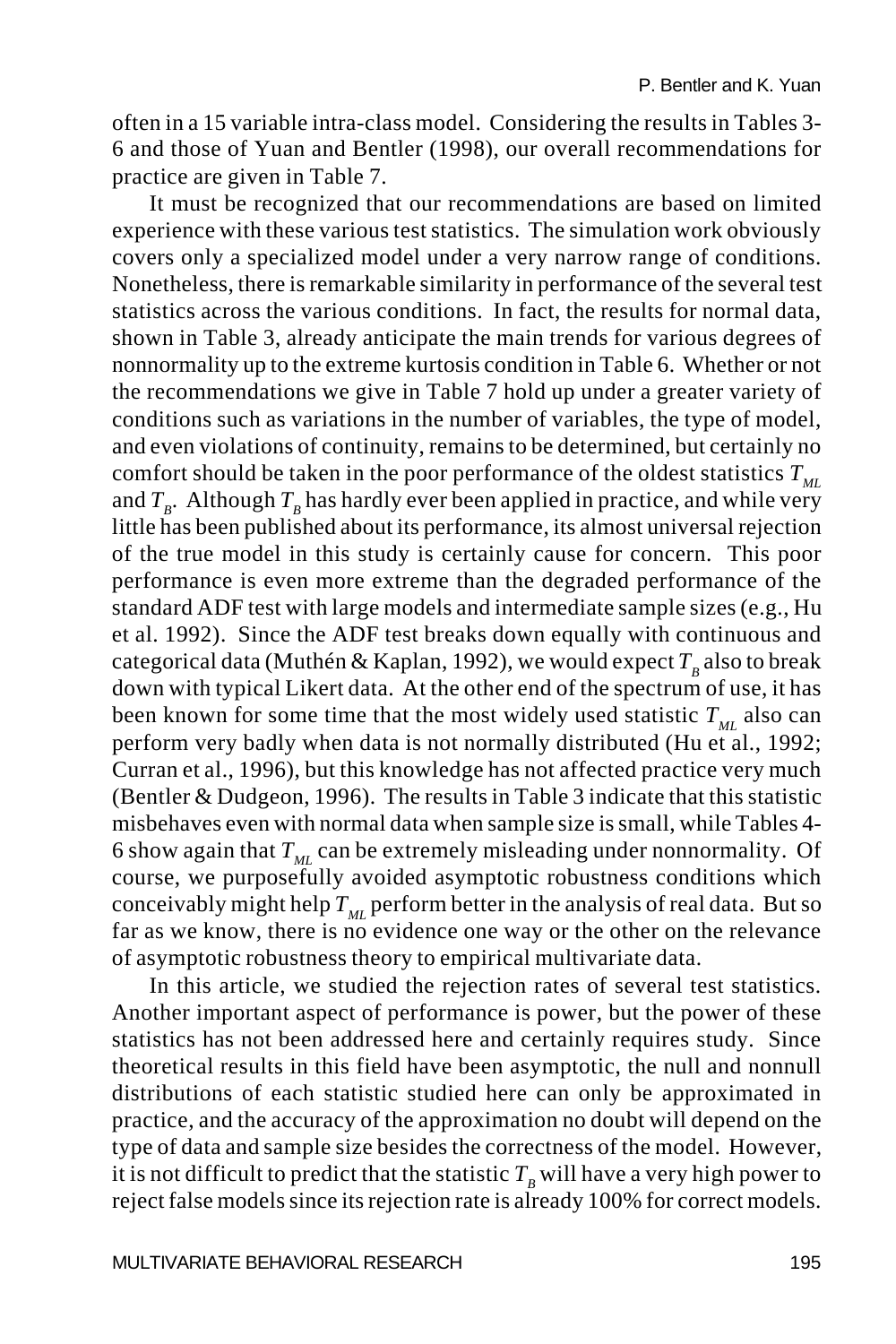In contrast, the statistic  $T_{y_B}$  most likely will have an attenuated power for smaller sample sizes. It is important to note that it is not difficult to invent a statistic that has a power of 1.0 by letting it reject any model (correct or wrong) or to invent a statistic that has zero type I error by letting it accept any model. A good statistic should possess the property of a controllable type I error while achieving a maximum power. Unfortunately, it is not as easy to control type I error and power in structural equation modeling as it is with simpler statistics such as the basic *z*-statistic.

Preliminary indications are that the two statistics recommended here for general purpose use,  $T_{yB}$  and  $T_{F}$ , as well as the more widely known  $T_{\text{S}B}$ , have good power for intermediate sample sizes. The power of the statistic  $T_{SP}$  was studied in Curran et al. (1996), with favorable though guarded results. The power of the other statistics based on an ADF estimator was studied in Yuan and Bentler (1997a, in press). If fitting the 3-factor model by a 2-factor model, the power of  $T_F$  and  $T_{VR}$  have average power of .847 and .559 at sample size 150, and.982 and.932 at sample size 200. So inference based on  $T_F$  and  $T_{YB}$  seems to be reliable with regard to power when sample sizes are above 200.

### References

- Amemiya, Y. & Anderson, T. W. (1990). Asymptotic chi-square tests for a large class of factor analysis models. *Annals of Statistics*, *18*, 1453-1463.
- Austin, J. T. & Calderón, R. F. (1996). Theoretical and technical contributions to structural equation modeling: An updated annotated bibliography. *Structural Equation Modeling*, *3*, 105-175.
- Bentler, P. M. & Dudgeon, P. (1996). Covariance structure analysis: Statistical practice, theory, and directions. *Annual Review of Psychology*, *47*, 541-570.
- Browne, M. W. (1984). Asymptotic distribution-free methods for the analysis of covariance structures. *British Journal of Mathematical and Statistical Psychology*, *37*, 62-83.
- Browne, M. W. & Arminger G. (1995). Specification and estimation of mean and covariance models. In G. Arminger, C. C. Clogg, & M. E. Sobel (Eds.), *Handbook of statistical modeling for the social and behavioral sciences* (pp. 185-249). New York: Plenum.
- Browne, M. W. & Shapiro, A. (1988). Robustness of normal theory methods in the analysis of linear latent variate models. *British Journal of Mathematical and Statistical Psychology*, *41*, 193-208.
- Curran, P. S., West, S. G. & Finch, J. F. (1996). The robustness of test statistics to nonnormality and specification error in confirmatory factor analysis. *Psychological Methods*, *1*, 16-29.
- Hu, L., Bentler, P. M. & Kano, Y. (1992). Can test statistics in covariance structure analysis be trusted? *Psychological Bulletin*, *112*, 351-362.
- Jöreskog, K. G. (1969). A general approach to confirmatory maximum likelihood factor analysis. *Psychometrika*, *34*, 183-202.
- Magnus, J. R. & Neudecker, H. (1988). *Matrix differential calculus with applications in statistics and econometrics*. New York: Wiley.